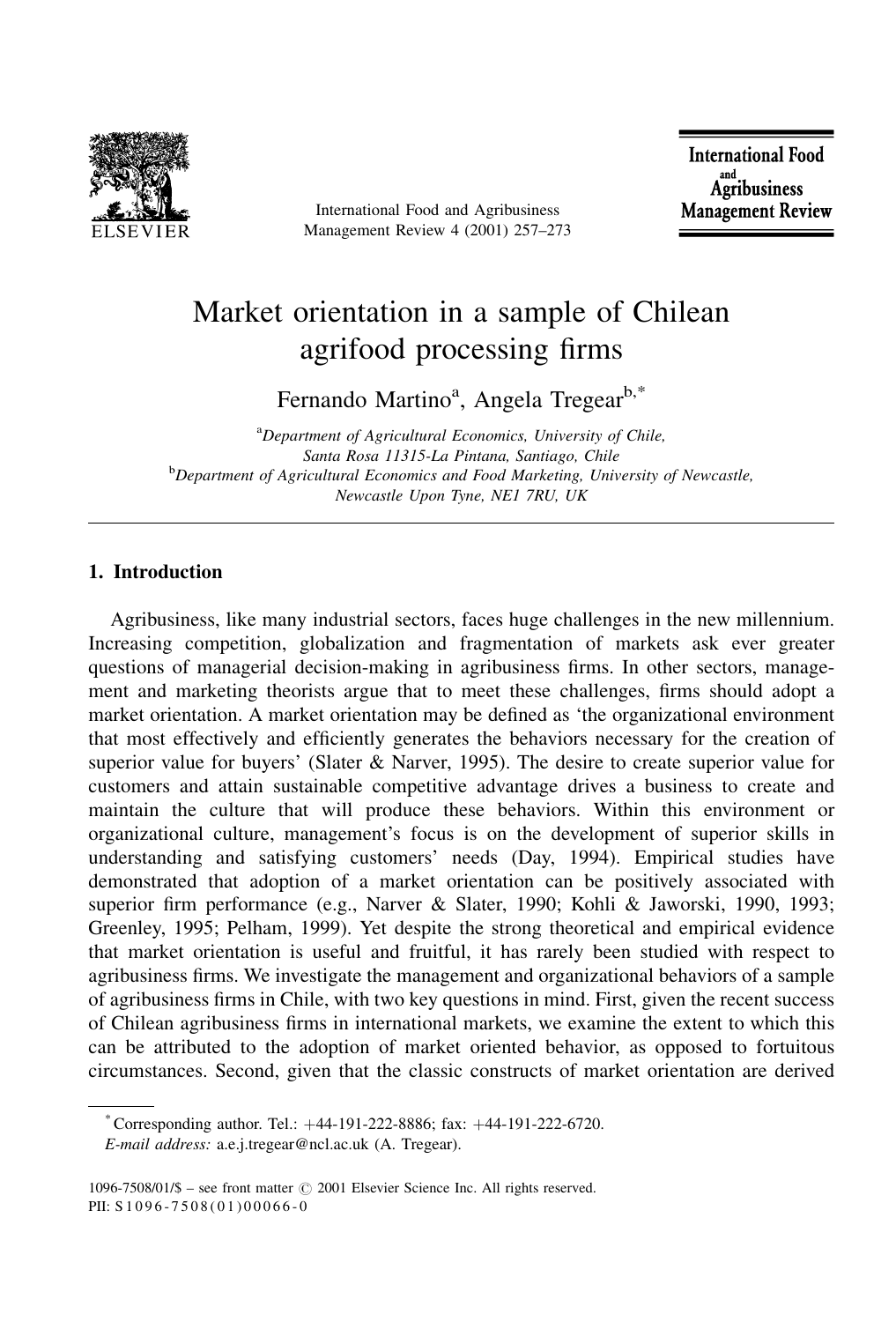from a North American perspective of the business and environment and culture, we explore how useful these are for understanding behavior in a Latin American context.

#### 2. The agrifood sector in Chile

Chile has a population of about 15 million and a workforce of 5.4 million, and is one of the most open economies in the world. It exports 3,800 products to more than 177 countries. Approximately 35% of its GDP is accounted for by imports and exports, the highest GDP/ trade ratio in Latin America (ECLAC, 1998). Chile has been committed to lowering its import tariffs unilaterally for most products and has conducted systematic efforts to develop trade agreements with its most important trading partners.

The agriculture and agrifood sectors have been strongholds behind this economic performance. Currently, 800,000 persons are employed in these sectors, which represents 16% of the nation's workforce (Pro-Chile, 1999a,b). The geography and climate of the country offer benefits to the agrifood industry. For example, as Chile is located in the southern hemisphere, it can export to main markets in the north when the vast majority of developing countries are not producing. This is highlighted in the destination of fresh produce exports, where during the 1997–1998 season, 67 million cases of fresh fruit were sold in NAFTA markets and 55 million in European markets from a total of 167 million cases (Asoexpo, 1999) (Fig. 1).

Furthermore, Chile crosses many latitudes, and this, combined with its sanitary, diseasefree environment, means that a huge diversity of high quality fresh produce can be grown. The main fruit exports are grapes, kiwis, apples, pears and plums, while the main vegetable exports are onions, garlic, asparagus, radishes and tomatoes. In total, more than 500 types of agricultural products are exported to 120 different markets (Pro-Chile, 1999a,b). In addition to fresh produce, processed items such as juices and dehydrated, frozen and canned fruits and vegetables are an increasingly important part of the industry. In the last 15 years, this subsector has expanded at an average annual rate of 15%, with exports valued at between \$900 and \$1000 million (Pro-Chile, 1999a,b).



Fig. 1. Destination and composition of Chilean fresh fruit exports (season 1997–1998).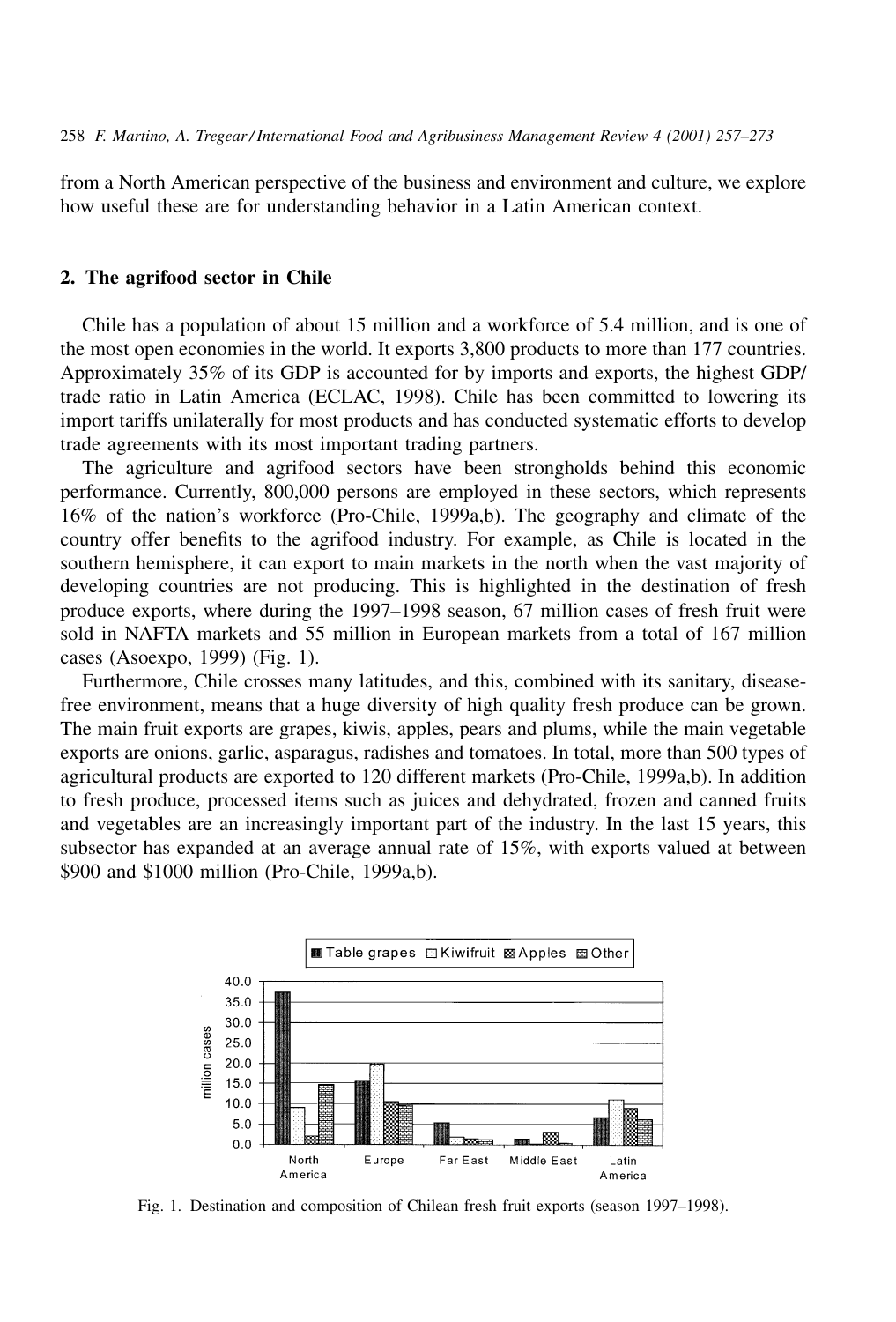The third strong area of the agrifood exporting industry is wine. Again, geography and climate lead to favorable grapevine growing conditions. Shipments of bottled and bulk wines amounted to \$424 million in 1997. Chile is the biggest wine exporter in Latin America and the third largest wine exporter to the United States, after France and Italy. However, more significant than its current importance as a wine exporting country (seventh in the world), is the impressive growth of its market share and positioning as a quality wine exporter to the fastest growing markets in the world, in particular the U.S., England and Japan. In terms of exports, these grew more than  $1,100\%$  in terms of volume and  $1,600\%$  in terms of value between 1985 and 1995 (Pro-Chile, 1999b).

## 3. A natural market oriented culture?

In 1973, a free market economy was established in Chile by the military regime, with a strong emphasis on the reduction of public spending in order to make room for private enterprise, in conjunction with support and development of the exporting sector. In 1989, the country regained its democratic tradition and since 1990 has been governed by a center-left political coalition that has retained the existing economic model while trying to mend the socio-economic inequalities left by the previous administration (Catherwood & Hennenberry, 1997). In the last 15 years, the Chilean economy has grown at an average annual rate of 6%, a trend that was interrupted in 1999 due to the world financial crisis sparked in Asian economies. With inflation under control (4% in 1999), unemployment reduced, and a commitment from the current government to reduce import tariffs below 5% by the year 2000 (Frei, 1997), the Chilean approach to macroeconomic development is held up by international financial institutions as an example for developing countries to follow (see, for example, The World Bank, 1997, 1998).

Against this economic and political background, Chilean agribusiness firms have been operating and developing, with evidence of entrepreneurship. In particular, where Chilean agribusiness firms appear to have excelled has been in timely and effective responses to export market opportunities. A key example of this is found in the kiwi fruit market, whereby over a period of 15 years, from being completely unknown, Chile became one of the four largest kiwi fruit exporters in the world on the basis of a high quality/price ratio strategy. Another example is in the fresh and frozen berry market, where, in 1991, Chilean producers filled the gap in Europe left by the economic embargo of the former Yugoslavia. Chilean agribusiness firms also exploited the onion market following a drought in Tasmania, Australia's main producing region, which seriously affected their supply of fresh onions to the Japanese market.

In some of these cases, Chilean agribusiness firms have succeeded in maintaining market share after the initial exploitation. However, the question is whether Chilean producers have benefited from being fortuitously placed to take advantage of these opportunities or whether these exploitations are the result of true market oriented behavior. The distinction is an important one. Theorists argue that any firm can benefit from fortuitous circumstances from time to time: however, with market oriented management, the exploitation of opportunities is not a haphazard occurrence, but the result of planned activities which cause the firm to be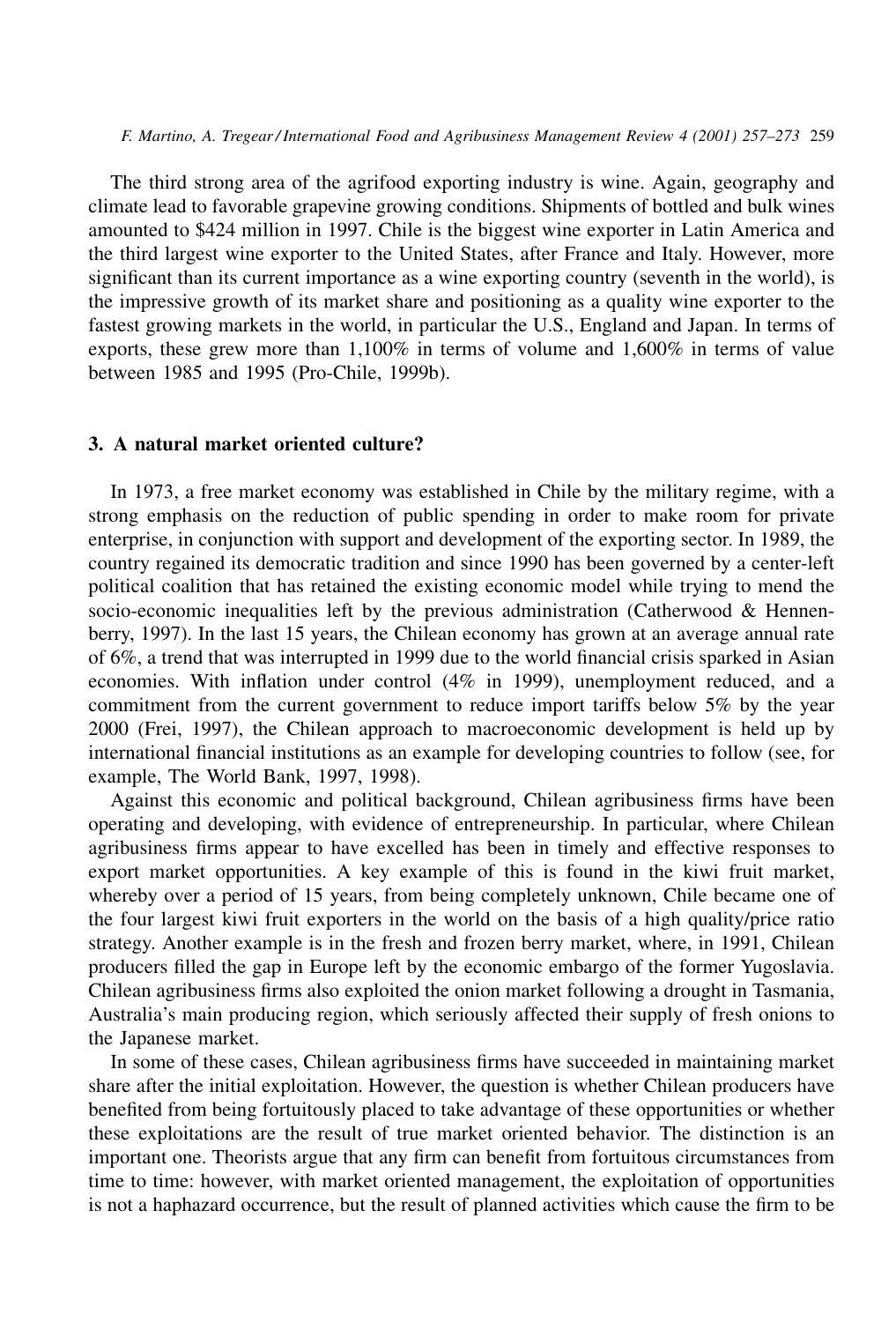260 F. Martino, A. Tregear/International Food and Agribusiness Management Review 4 (2001) 257–273

'in the right place at the right time'. As such, market oriented behavior increases the likelihood of successful opportunity exploitation regardless of how the environment changes over time.

# 4. The branding issue

Central to the development of sustained marketing opportunities is the creation of effective brands. Brands communicate specific attributes to target consumers, allowing for products to be differentiated from the competition. In the agribusiness context a key issue is the level of aggregation of a brand: for example, should a brand pertain to a specific product, private company, producer co-operative, or country of origin? There are potentially difficult trade-offs to be made between individual company level brands and collective or generic brands (Hamlin & Watson, 1997). In Chilean agribusiness, the traditional emphasis was on the production of generic goods branded at the national level for sale to export market firms and foreign retailers. Yet up to the 1990s, the success of this approach was mixed because of heterogeneity in product quality, for example in fresh fruit. More recently however, individual agribusinesses have sought to build up an image to their clients of high quality and reliability. Resources have been invested in activities such as inviting customers to visit plants, checking quality control procedures and complying with high standards and certificates. Wineries have also been very proactive in terms of visiting wine fairs to promote directly their products among distributors. In this sense, Chilean agribusinesses have made a strong effort to brand not the product but the manufacturer, performing a well planned strategy to become closer to their immediate clients. A knock-on effect of this, it may be argued, has been a better generic image of Chilean agrifood products, although it is perhaps only in certain specific categories such as wine and table grapes where this image is recognized and appreciated by the *final* consumer.

# 5. The present study

To investigate the management and organizational behavior of Chilean agribusiness firms, this study employed the model of market orientation developed by Kohli and Jaworski (1990, 1993). This model is an hypothesized construct of all the processes and activities which comprise market oriented behavior, grouped under three categories: antecedents, inner elements and consequences, with environmental factors providing a moderating influence (Fig. 2).

In the model, three sets of antecedents are proposed to relate to market oriented behavior: the attitudes and emphasis of top management, the nature of interdepartmental dynamics within the firm, and the nature of organizational systems. Broadly speaking, it is hypothesized that open, co-operative management styles and company structures which facilitate information flows and reward employees on the basis of customer satisfaction comprise the antecedents of market oriented behavior. The inner elements of market orientation are perceived to be activities relating to market information processing, that is, organization-wide generation of market intelligence, dissemination of this intelligence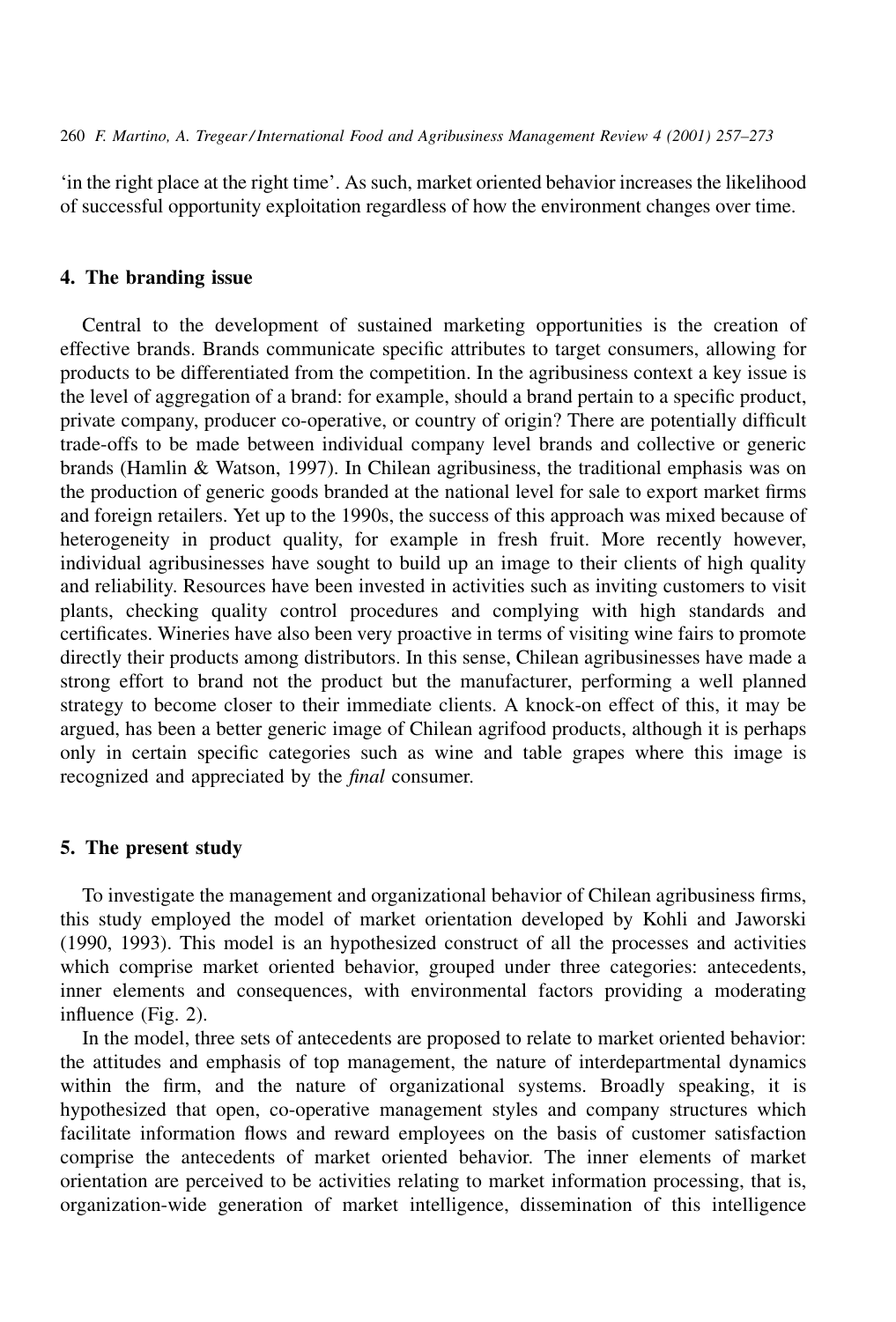

F. Martino, A. Tregear/International Food and Agribusiness Management Review 4 (2001) 257–273 261

Fig. 2.

across departments, and organization-wide responsiveness to it. Finally, the model proposes that market orientation is related to two sets of consequences: employee attitude/team spirit and performance, with the hypothesis that market orientation leads to committed employees and ultimately improved firm performance. In terms of environmental moderating effects, these are categorized as market turbulence, competitive intensity and technological turbulence, with highly turbulent and competitive markets increasing the need for a market orientation in the firm, whereas performance in hi-tech industries is less affected by a market oriented culture. Following empirical examination of the validity of this construct among a sample of North American firms, the authors conclude that this is a coherent, robust model of market orientation. This implies that for a firm to be truly market oriented, all the various behaviors and activities listed within the construct need to be performed.

For this study, we take this latter assertion as the starting point for the investigation of market orientation in Chilean agribusiness firms. Following the methodological procedure adopted by Kohli and Jaworski, a questionnaire was developed comprising many series of carefully chosen statements or 'items' relating to the various components of the hypothesized construct of market orientation. The response format involved indication, on a five point Likert scale, of the extent to which these statements reflected attitudes and practices found in the respondents' own firm. All responses were rated on a scale from 'strongly agree' to 'strongly disagree', except for measures of performance which were rated from 'excellent' to 'poor'. This original questionnaire, which included 17 sections and 106 items, was then pretested among a small sample of Chilean agroindustry managers to test for contextual relevance and linguistic accuracy of the translation to Spanish. As a result, the final questionnaire was modified to 65 items categorized under 17 sections, with antecedents comprising seven sections (top management emphasis and risk aversion, interdepartmental conflict and connectedness, organizational systems formalization, centralization and reward system); inner elements comprising four sections (intelligence generation, dissemination,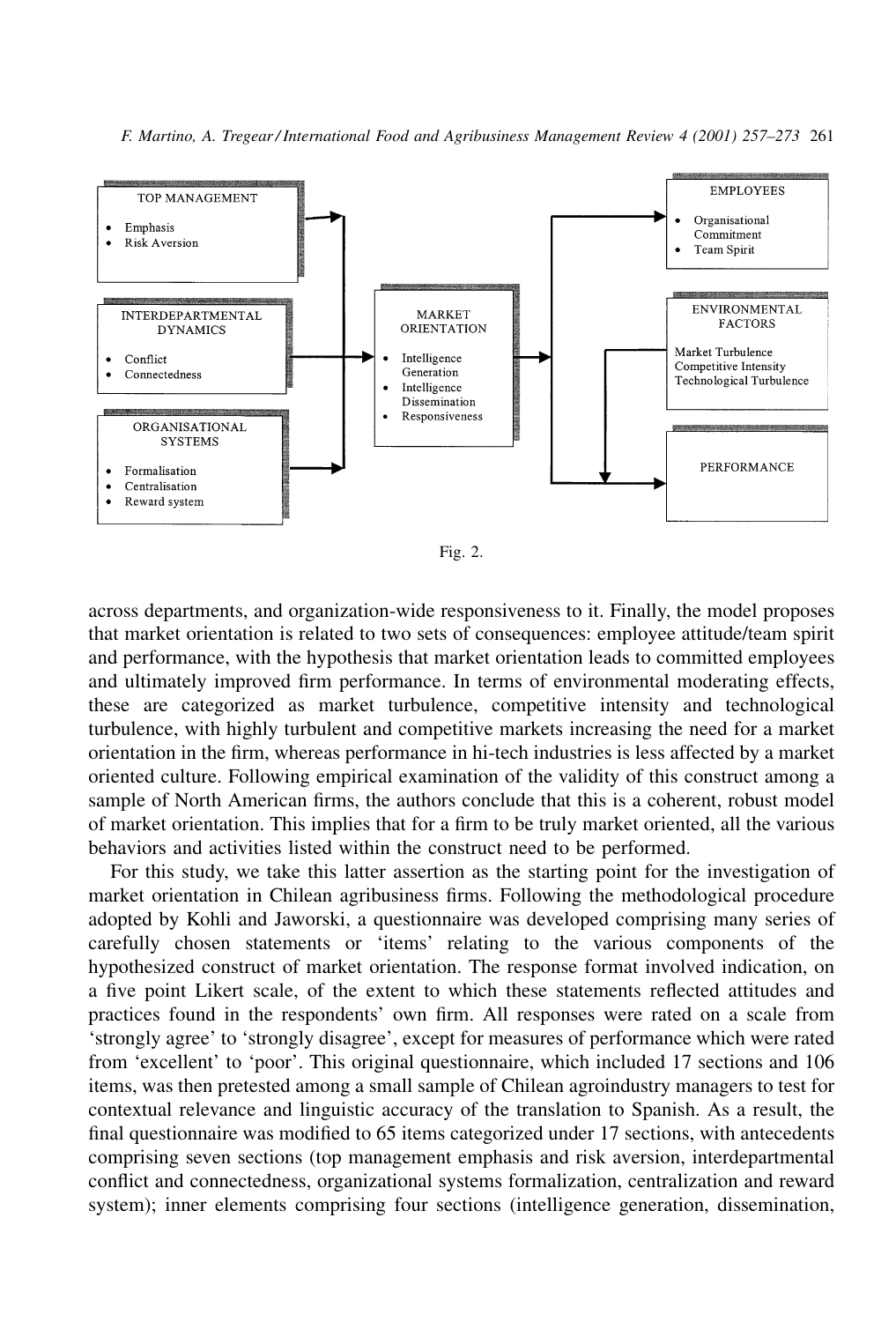response design and implementation); consequences comprising three sections (organizational commitment, team spirit, performance); and environmental moderators comprising the remaining three sections (market turbulence, competitive intensity and technological turbulence) (Appendix A). The following sections gives a summary of how each of these components was broken down into the 65 items of the questionnaire.

## 5.1. Antecedents of a market orientation

For Top management, 'Emphasis' was investigated through four items relating to the verbal reinforcement top managers provided for market oriented activities. 'Risk aversion' was investigated through four items related to top managers' dispositions toward innovative actions in the face of risk and uncertainty. For *Interdepartmental dynamics*, each element was also investigated through four items, with 'Conflict' interpreted as incompatible goals between departments, and 'Connectedness' referring to the extent to which individuals networked within various levels of the firm hierarchy in different departments. For Organizational systems, 'Formalization' was measured through four items, and was interpreted as the extent to which jobs within the firm are codified and rules are observed. 'Centralization' included three items assessing the degree of hierarchical authority within the organization. 'Reward system orientation' was measured through four items that assessed the extent to which managers were rewarded based on relationship with customers, customer satisfaction and market oriented behaviors

#### 5.2. Inner elements of market orientation

Market orientation was measured by 16 items, four pertaining to Market Intelligence Generation, four to Intelligence Dissemination, and eight to Responsiveness (four related to intelligence response capabilities and four related to intelligence response implementation).

#### 5.3. Consequences of a market orientation

For *Employees*, investigation focused on 'organizational commitment' and 'team spirit', each through four items. Organizational commitment tapped the extent to which employees were fond of the organization, saw their future tied to it, and were willing to make personal sacrifices for the organization. Team spirit assessed the extent to which a team spirit prevailed in the organization. Business performance meanwhile was measured by a judgmental approach, that is, through the subjective opinion of managers. This measure included two items asking informants for their assessment of the overall performance of the business and its overall performance relative to major competitors.

## 5.4. Environmental moderators

For the environmental moderators market turbulence, competitive intensity and technological turbulence, each was measured by four items. Items for market turbulence assessed the extent to which the composition of an organization's customers tended to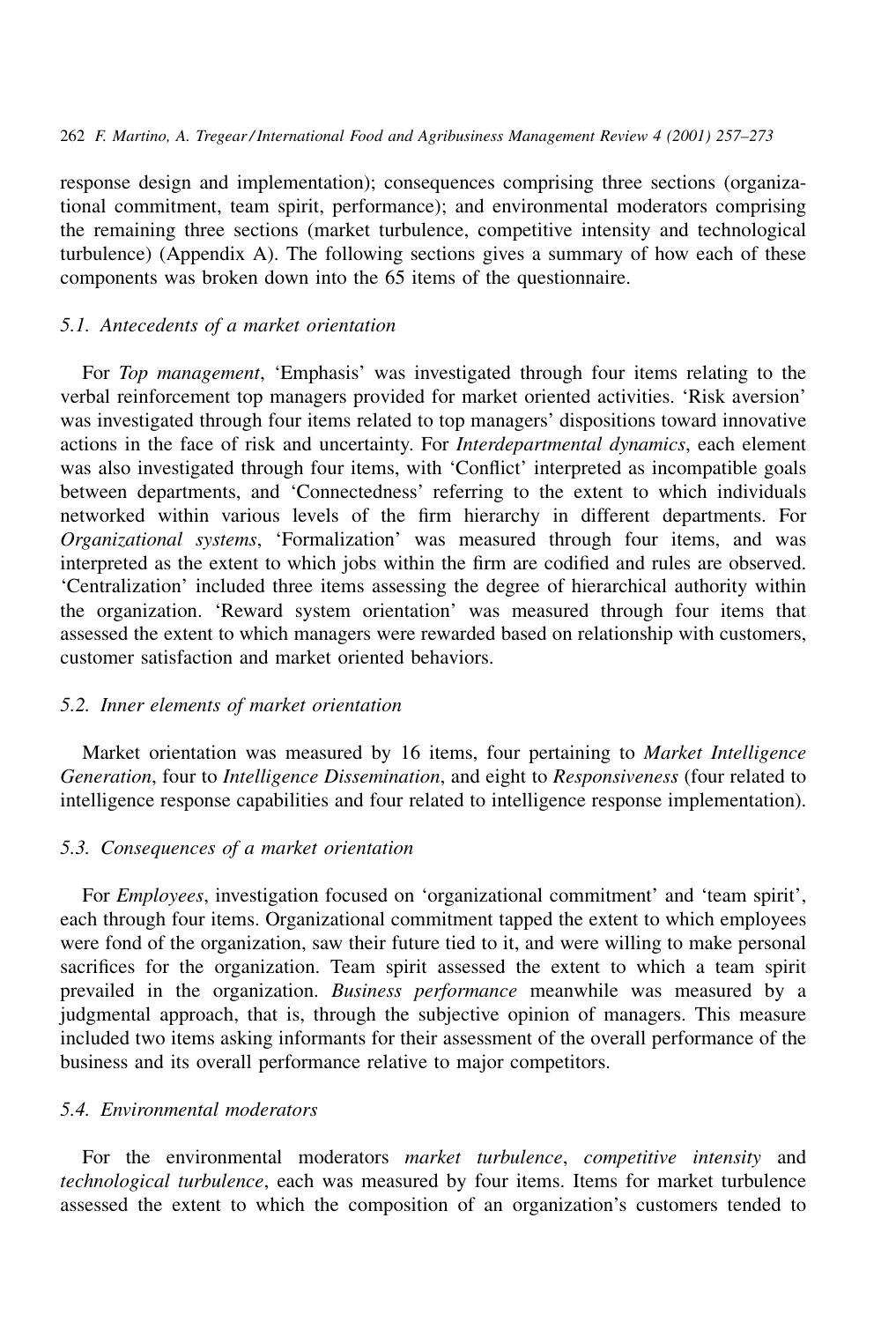| Tavit 1<br>Sample profile          |                          |      |               |           |     |   |                             |    |
|------------------------------------|--------------------------|------|---------------|-----------|-----|---|-----------------------------|----|
| Type of industry                   | Number of<br>respondents | $\%$ | Markets       |           |     |   |                             |    |
|                                    |                          |      | <10           | $10 - 50$ | >50 |   | National International Both |    |
| Processed fruits and vegetables 15 |                          | 54   |               |           | 10  | 2 |                             |    |
| Fresh fruit exporters              | 6                        | 21   |               |           | 4   |   |                             | 4  |
| Wineries                           | 3                        | 11   | $\mathcal{L}$ |           |     |   |                             | 3  |
| Dairy products                     | 4                        | 14   |               |           | 4   | 4 |                             |    |
| Total                              | 28                       | 100  |               |           | 19  | 6 |                             | 18 |

F. Martino, A. Tregear/International Food and Agribusiness Management Review 4 (2001) 257–273 263

change over time. Competitive intensity items assessed the behavior, resources and ability of competitors to differentiate their products. Technological turbulence items tapped the extent to which technology in the firm's sector was in a state of flux.

# 6. The sample

 $Table 1$ 

Prior to execution of the survey, sponsorship for the research was gained from the Federation of Chilean Agroindustries (FEPACH) which is recognized as the main trade association for the sector of food and vegetables processors. This gave access to the database of 78 FEPACH members, who are involved primarily in frozen, canned, dehydrated, and fruit and vegetable juices. In addition, a second database of Chilean agroindustrial firms (Chilnet-Internet) was used to identify a further 79 companies from the dairy, winery and fresh and processed fruit and vegetable industries, to give a total sampling frame of 157 agribusiness firms. A questionnaire was sent out to the top manager or CEO in each of these firms, together with a personalized covering letter explaining the objectives, context and sponsors of the research.

Out of 157 firms, 28 questionnaires were returned, representing a response rate of 18%. Although postal surveys may normally expect lower response rates than telephone or faceto-face surveys (rates of  $20\%$  to  $25\%$  are considered acceptable), this total was disappointing particularly in view of the sponsorship of FEPACH, a fact clearly stated in the letter accompanying each questionnaire  $(50\% \text{ of the firms in the database were members of this})$ organization). Table 1 shows the profile of the research sample. It may be seen that respondents came from a diverse set of backgrounds in the agrifood industry, but that most were employed in larger enterprises which supply both the domestic and export markets.

## 7. Results

The low number of responses meant that this study was unable to replicate the more sophisticated analytical procedures of Kohli and Jaworski's research, therefore the results presented here are descriptive in nature. Nevertheless, they do give interesting insights into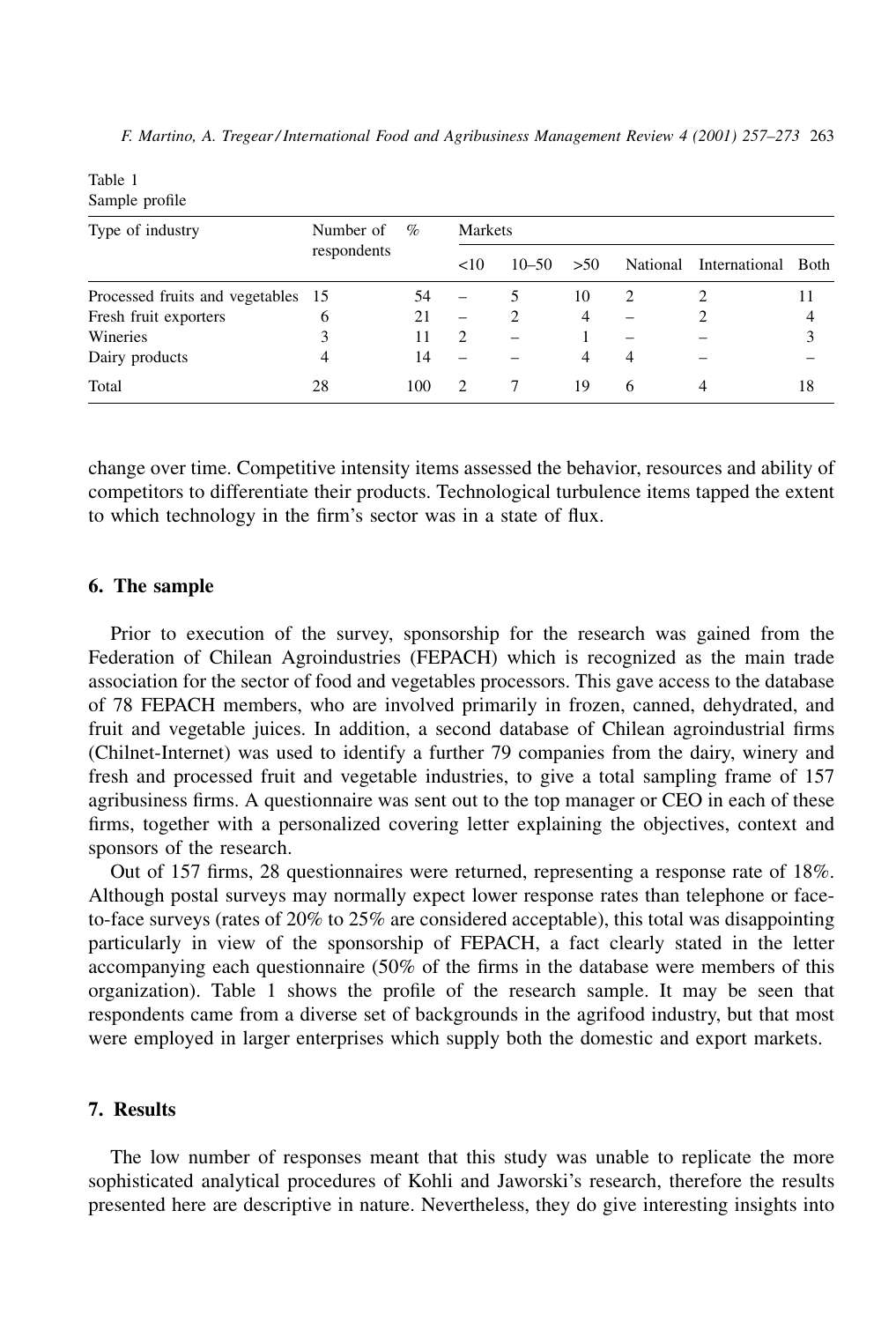how these agribusiness managers perceived their firms' behavior, and the extent to which these behaviors correspond to the theoretically 'ideal' model. Fig. 3 shows, for each of the 17 components of market orientation, the average rating given to that component by all managers in the sample. Ratings are also shown according to whether managers were in 'high' or 'low' performing firms, calculated on the basis of their response to the 'performance' items on the questionnaire. On the scale, '5' indicates the 'best' possible market oriented behavior as hypothesized by Kohli and Jaworski, and '1' means the opposite.

It may be seen from Fig. 3 that, overall, managers in this study held quite positive perceptions of their firms' market orientation behaviors. In fact, in only one behavior (OSreward system) did the average response rating total less than '3'. Respondents perceived, therefore, that in the majority of behaviors, their firms performed closer than average to the 'ideal' market oriented performance. Within this generally positive result, the three components which were rated highest on the scale by respondents were the ability to immediately implement a response to market intelligence (MO-response implementation), the emphasis that top management puts on market oriented behaviors (TM-emphasis), and the level of connectivity between units and individuals within the organization (IDconnectedness). Despite these generally positive results however, Fig. 3 shows that at the level of antecedents, inner elements and consequences of a market orientation, there are some variations in the average ratings given to individual behaviors. Respondents clearly perceived that these individual behaviors were being carried out with varying degrees of effectiveness. There are also some variations according to the managers' situation in a high or low performing firm. The following sections explore these variations further, drawing from the conclusions of Kohli and Jaworski to support the comments. Reflections are also made on the impact of cultural differences on the relevance of conclusions.

# 7.1. The antecedents of a market orientation

The antecedents of a market orientation relate to processes and activities such as top management emphasis and attitudes to risk taking; empathy among departments and employees and networking abilities; and organizational systems such as the level of centralization, ordinance and reward systems within the company. In terms of top management emphasis and risk taking, Kohli and Jaworski found that a market orientation is facilitated by the emphasis a top manager places on market orientation through continual reminders to employees that it is critical for them to be sensitive and responsive to market developments. In addition, they found that a market orientation appears to require a certain level of risk taking on the part of senior managers and a willingness to accept that occasional failures of new products and services are a normal part of business life.

Fig. 3 shows that respondents assessed themselves quite highly with respect to their emphasis on market oriented behaviors within their organizations (TM-emphasis). At the same time however, they declared themselves relatively averse to innovative actions that might involve certain financial risk (TM-risk aversion). Following Kohli and Jaworski's work, this has important implications for performance. Since market needs are constantly changing, those companies that do not experiment and introduce new products are less likely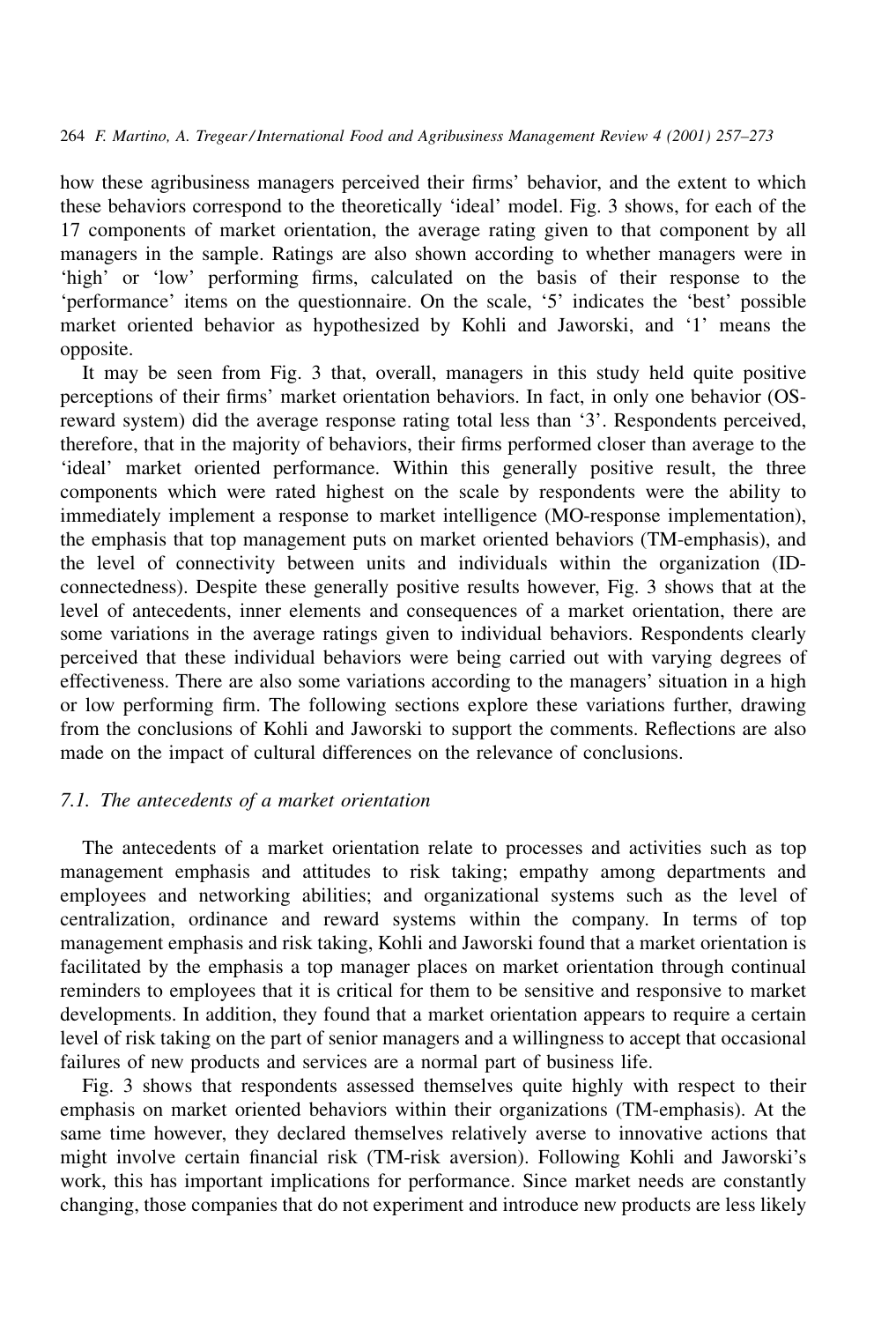

Fig. 3. Average rating of market oriented behaviors in a sample of Chilean agrifood processing firms.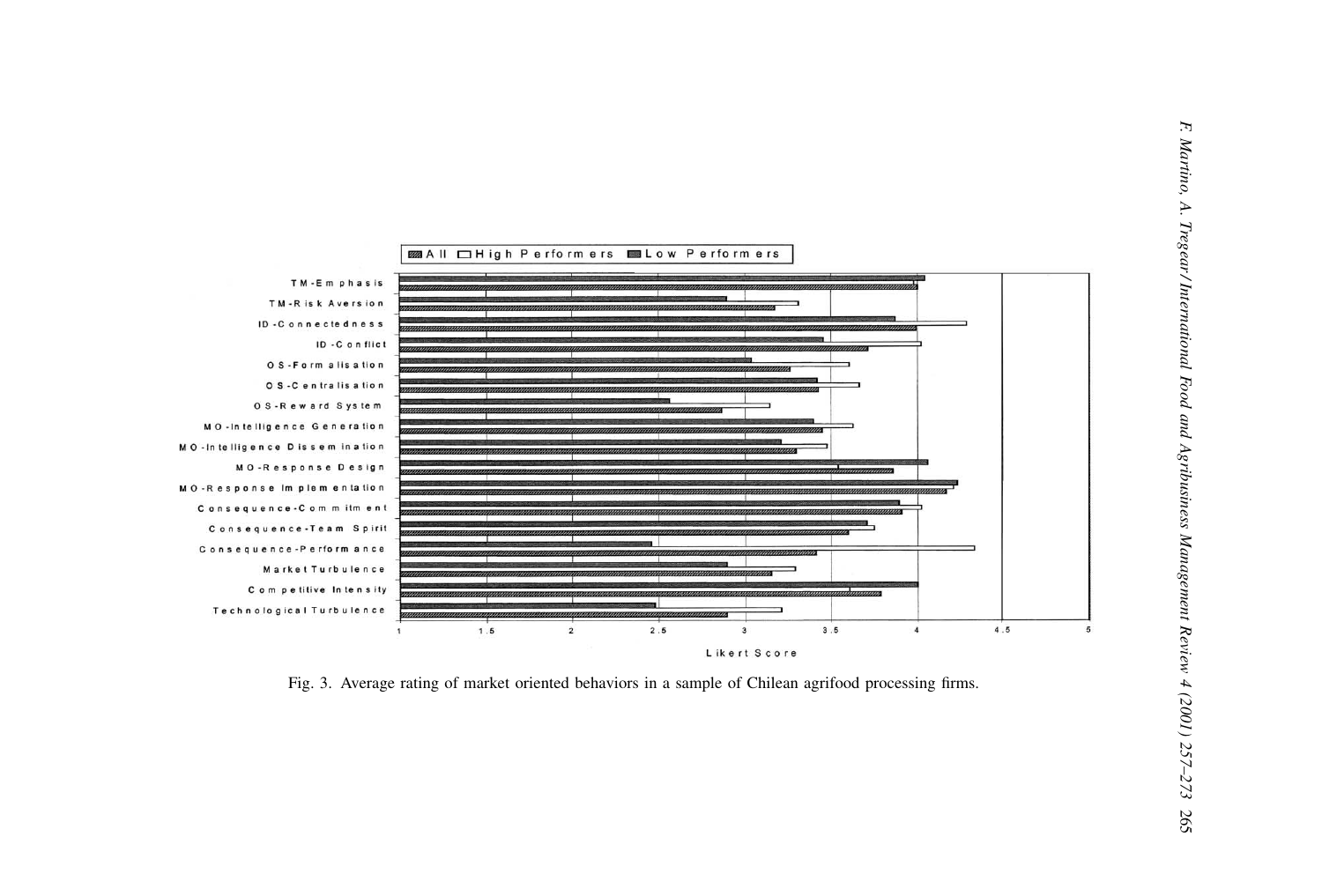to succeed in the long-term. Moreover, if junior managers and employees perceive this riskaverse attitude coming from senior management, it is possible that they will reproduce this behavior and become less enthusiastic about proposing new ideas and products which are essential to innovation. Nevertheless, such an aversion to financial risk may be construed as culturally logical given the past turbulence of the political and economic environment these respondents have faced.

With respect to interdepartmental dynamics, Kohli and Jaworski argue that conflicts between departments have a negative impact on two of the main elements of market orientation: intelligence dissemination and concerted response by the departments to market needs. Accordingly, they propose that there should be a high degree of formal and informal direct contact among employees in different departments in order to fully exchange market intelligence and respond to it in a co-ordinated way. In this study, it was found that managers perceive quite low levels of conflict between departments (ID-conflict), and also consider networking levels to be good (ID-connectedness).

With respect to organizational systems, Kohli and Jaworski argue that strict definitions of roles, authority relations, communications and norms make an organization less flexible to rapidly respond to market changes. They also suggest that it may be useful to empower employees to make decisions at lower levels in the organizations rather than concentrate decision-making in the upper levels of the organization. In this study, managers perceived average levels of centralization and formalization (OS-centralization, OS-formalization). However, what is surprising is the strikingly low rating of 'reward systems' (OS-reward system). Kohli and Jaworski argue that employees need to be incentivized on the basis of long-term customer satisfaction rather than being evaluated under short-term profitability or sales criteria. In fact, they conclude that a firm's reward system is perhaps the single most influential factor affecting a market orientation. In this study, managers rated reward systems the lowest of all market orientation components. In other words, they felt strongly that rather than being rewarded on customer satisfaction or relationship building, managers and employees are rewarded on the basis of other financial indicators. This contrasts markedly with the expected behavior of a market oriented firm, and could be construed as a manifestation of cultural difference between North American and Latin American organizational styles.

#### 7.2. The inner elements of a market orientation

These components concern the creation of market intelligence and the processing of this information within the firm. In relation to these elements, Kohli and Jaworski affirm that market intelligence generation—the gathering and analysis of data regarding customers and competitors-is the starting point of a market orientation. The correct definition of customers, the appropriate means of information gathering, together with the involvement of all departmental functions in the process, are considered to be key factors here. To respond effectively to this information, it is argued that market intelligence should be communicated, disseminated, and even sold to relevant departments and individuals in an organization. Effective dissemination of market intelligence is important because it provides a shared basis for concerted action by different departments. The third element of the inner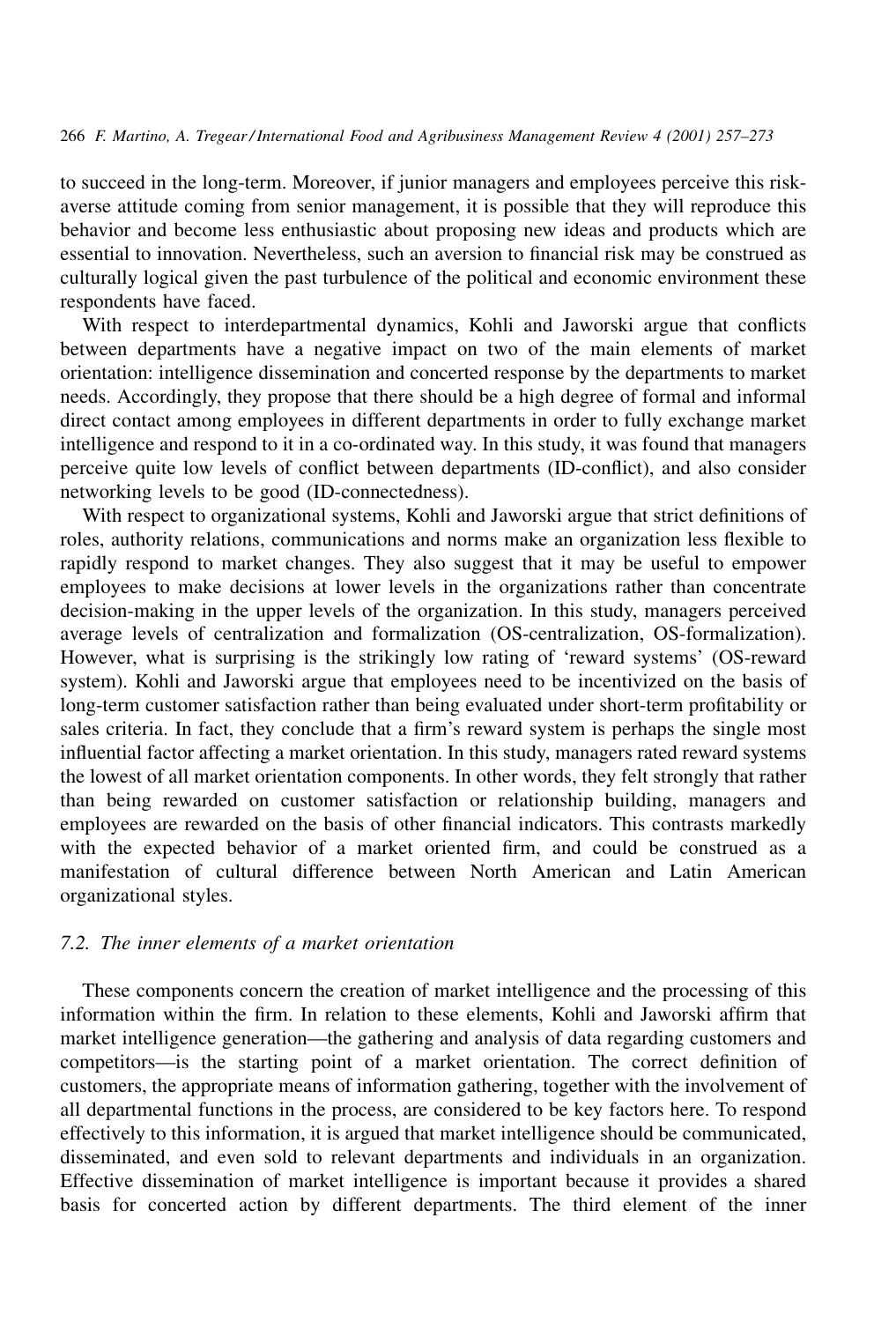components of a market orientation is responsiveness itself. Examples of responses are activities such as selecting target markets or designing products that match identified needs.

In this study, managers scored poorly on the items relating to market intelligence generation (MO-intelligence generation). This could imply that these firms lacked a structured internal system for information gathering, resulting in reliance upon outside sources of market information. Respondents' ratings of activities related to information dissemination (MO-intelligence dissemination) were also quite low, suggesting that information flows between departments lacked openness and fluidity. However, respondents did rate their firms highly in terms of response implementation, indicating that once information has reached the appropriate department, effective action takes place. These results raise concerns because a firm's response to market information can only be as good as the information available. It is uncertain whether culture influences the low rating of these items, however, it may be argued that the response behaviors of these firms could be even more effective if information generation and dissemination behaviors were improved.

## 7.3. Consequences of a market orientation: employee commitment and team spirit

In terms of consequences of a market orientation, composite elements include employee commitment to the organization and team spirit. The results from Kohli and Jaworski's study suggest that a market orientation does have a strong influence on the level of employee commitment through feelings of pride in belonging to an organization that satisfies and exceeds customer needs. In this study, both facets were rated quite well (EM-team spirit, EM-commitment), though commitment was rated higher than team spirit.

# 7.4. Consequences of a market orientation: performance

So far, these results have focused on describing and reflecting upon the ratings managers gave to market orientation behaviors in their firms. In their study, Kohli and Jaworski investigate whether market orientation ratings are associated with firm performance. They show, as do (Narver & Slater, 1990) and (Greenley, 1995), that a market orientation is positively related to performance either as a direct or an indirect effect, although there is some debate regarding the moderating effect of the environment on the relationship, as well as debates over the most effective measure of performance. In this study, notwithstanding the small sample size, significant differences were found between high and low performing firms in the ratings they gave to employee reward systems. This is consistent with the notion that managers and employees from high performing firms are more likely to be rewarded by customer satisfaction, rather than financial, criteria.

# 7.5 Environmental moderators

Finally, Kohli and Jaworski propose that a number of environmental factors will have a moderating influence on market orientation, namely, levels of market turbulence, competitive intensity and technological turbulence. However, in their study, they conclude that the market orientation of a business is an important determinant of that business,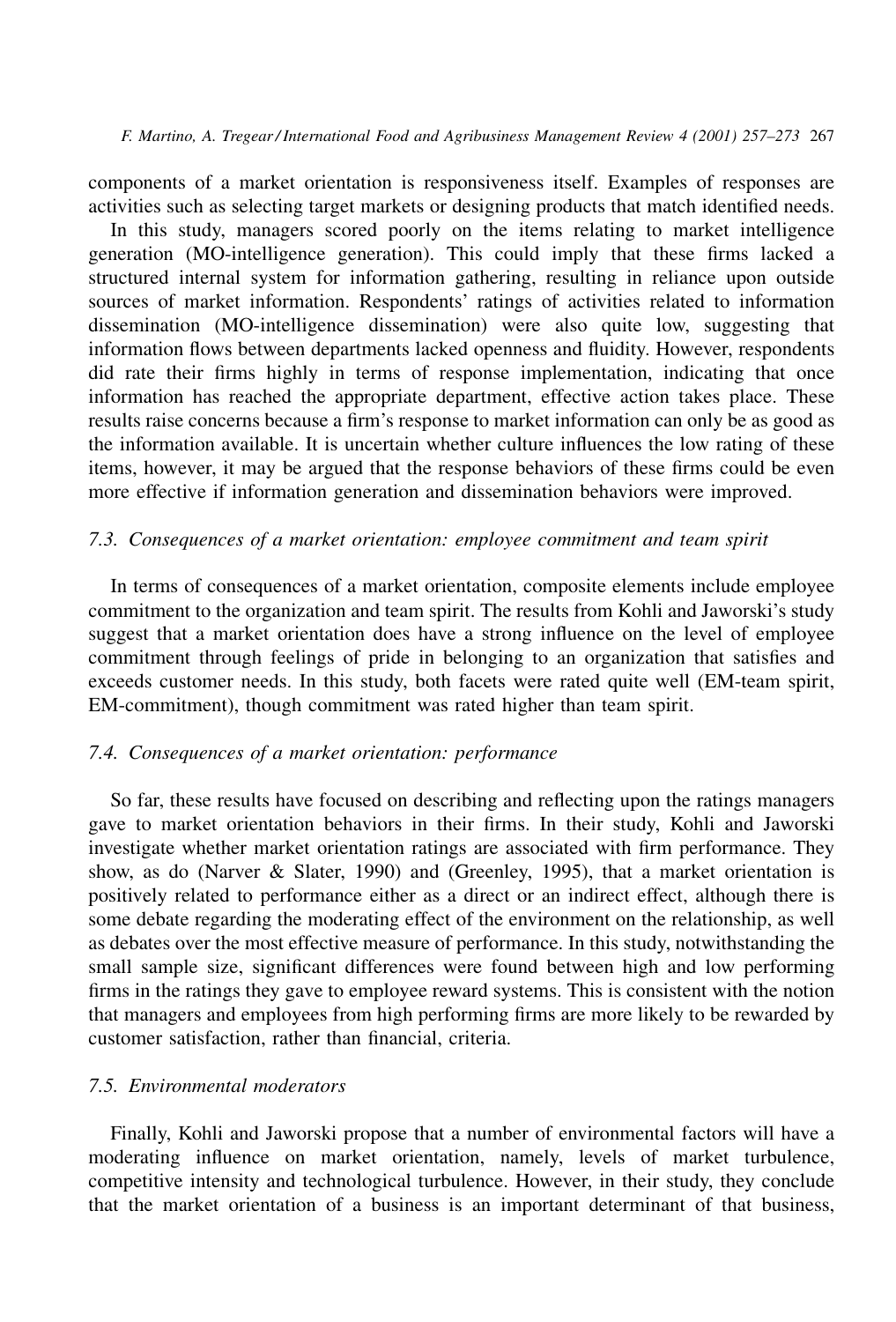regardless of the market turbulence, competitive intensity, or the technological turbulence of the environment in which it operates. Therefore, it appears that managers should strive to improve the market orientation of their business regardless of the temporary or longer-term effect of any particular environmental factor on the business environment. In this study, managers perceived competition to be the most important environmental factor affecting the profitability of their businesses. There were also significant differences in the way managers from high and low performing firms perceived the influence of technological change. Managers from high performing firms regarded technological factors as being more influential in the development of the business environment than managers in low performing firms ( $p = 0.071$ ).

# 8. Conclusions

This study has investigated market orientation among Chilean agribusiness firms, following the construct of market orientation developed and tested by Kohli and Jaworski. The empirical component reported here is limited by a small sample size, which means that the results should be interpreted with caution. Also, results are based on managers' subjective interpretations of the items comprising the questionnaire, and therefore different individuals may have interpreted the statements in slightly different ways. Overall however, the main finding is that managers in this study rated their firms' performance in market orientation processes and activities quite highly. In particular, we found that the most market oriented behaviors of Chilean agrifood processing firms were their ability to rapidly respond to changes in their relevant market, the desire of top managers to make their firms more market oriented and the efficiency of information flows between individuals and departments. In contrast, the least market oriented behaviors were found to be the absence of an employee reward system based on a closer relationship with the customer, top managers' aversion to risk, a relatively high degree of job codification and observance of the 'rules' and relatively weak intelligence dissemination activities. The most important environmental factor affecting profitability of business as perceived by managers was competition, followed by market and technological turbulence. Some of these behaviors vary if firms are separated into low and high performers, the most significant difference between the two sets being their systems of rewarding managers and employees.

With respect to the question of whether Chilean agribusiness firms are truly market oriented or have benefited rather from fortuitous circumstances, there is evidence from this study to suggest that in practice, Chilean firms do perform market oriented behaviors. That is, managers of these firms possess certain perceptions and goals, and prioritise specific activities which are conducive to market orientation. The results, in this regard, are broadly consistent with earlier observations that Chilean firms have taken a more proactive and relational approach to dealing with intermediaries and clients in recent years. Yet the results of this study have also revealed some interesting anomalies. In particular, although top managers are perceived to have a market oriented emphasis, the basis on which employee and managerial performances are rewarded is financial rather than development of customer relations. Another anomaly found is respondents' perception that their firms are significantly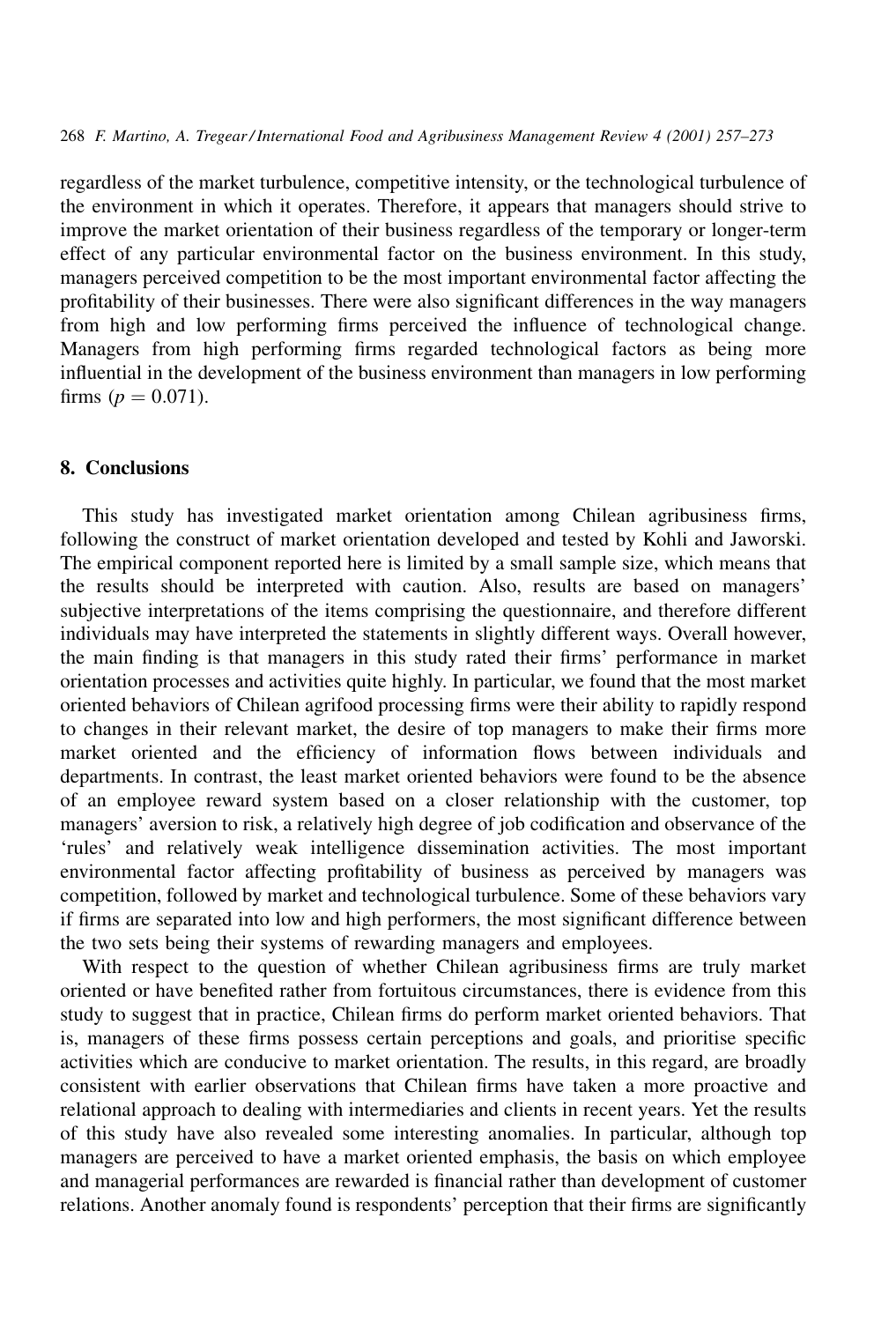F. Martino, A. Tregear/International Food and Agribusiness Management Review 4 (2001) 257–273 269

better at designing and implementing a response to market changes than generating and disseminating that information across departments for a concerted action. Finally, even though the channels of communication among departments and individuals seem to work well, the content of the messages do not seem to include market information. In summary then, it may be argued that for the managers in this study, problems in some of the employee and managerial motivation systems and market information sharing among departments threaten to undermine the areas in which the firms are perceived to be highly market oriented.

With respect to the issue of cultural differences between North America and Latin America, which could influence the applicability of the Kohli and Jaworski construct, this study has reflected on areas of economic context or management style which could be relevant. Indeed the low response rate to the empirical study could, in part, have been due to managers' lack of connection with the items of the construct (notwithstanding efforts to translate appropriately). Differences in business culture certainly exist between North and Latin America. Yet, it is also important to point out that within the Chilean agribusiness community, North American ideas and training have been expanding and developing. It may be therefore that complex cultural issues are taking place within firms, for example, between managers and employees (as discussed by Harris & Ogbonna, 2000), and it is at this level that culture may have the most significant impact on the market orientation of firms. Future studies could adopt more qualitative approaches to explore such issues in more depth.

| Topic                            | Statement                                                                                                                                                                                                                                                                                                                                                                                                                                                   |  |  |
|----------------------------------|-------------------------------------------------------------------------------------------------------------------------------------------------------------------------------------------------------------------------------------------------------------------------------------------------------------------------------------------------------------------------------------------------------------------------------------------------------------|--|--|
| Top management: emphasis         | 1. Top managers repeatedly tell employees that this<br>business unit's survival depends on its adapting to<br>market trends<br>2. Top managers often tell employees to be sensitive to<br>the activities of our competitors<br>3. Top managers keep telling people around here that<br>they must gear up now to meet customers' future needs<br>4. According to top managers here, serving customers is<br>the most important thing our business unit does. |  |  |
| Top management:<br>risk aversion | 1. Top managers in this business unit believe that higher<br>financial risks are worth taking for higher rewards <sup>a</sup><br>2. Top managers here accept occasional new product<br>failures as being normal<br>3. Top managers here encourage the development of<br>innovative marketing strategies, knowing well that<br>some will fail<br>4. Top managers around here like to implement plans<br>only if they are very certain that they will work    |  |  |

Appendix A. Questionnaire summary (Adapted from Kohli and Jaworski, 1993)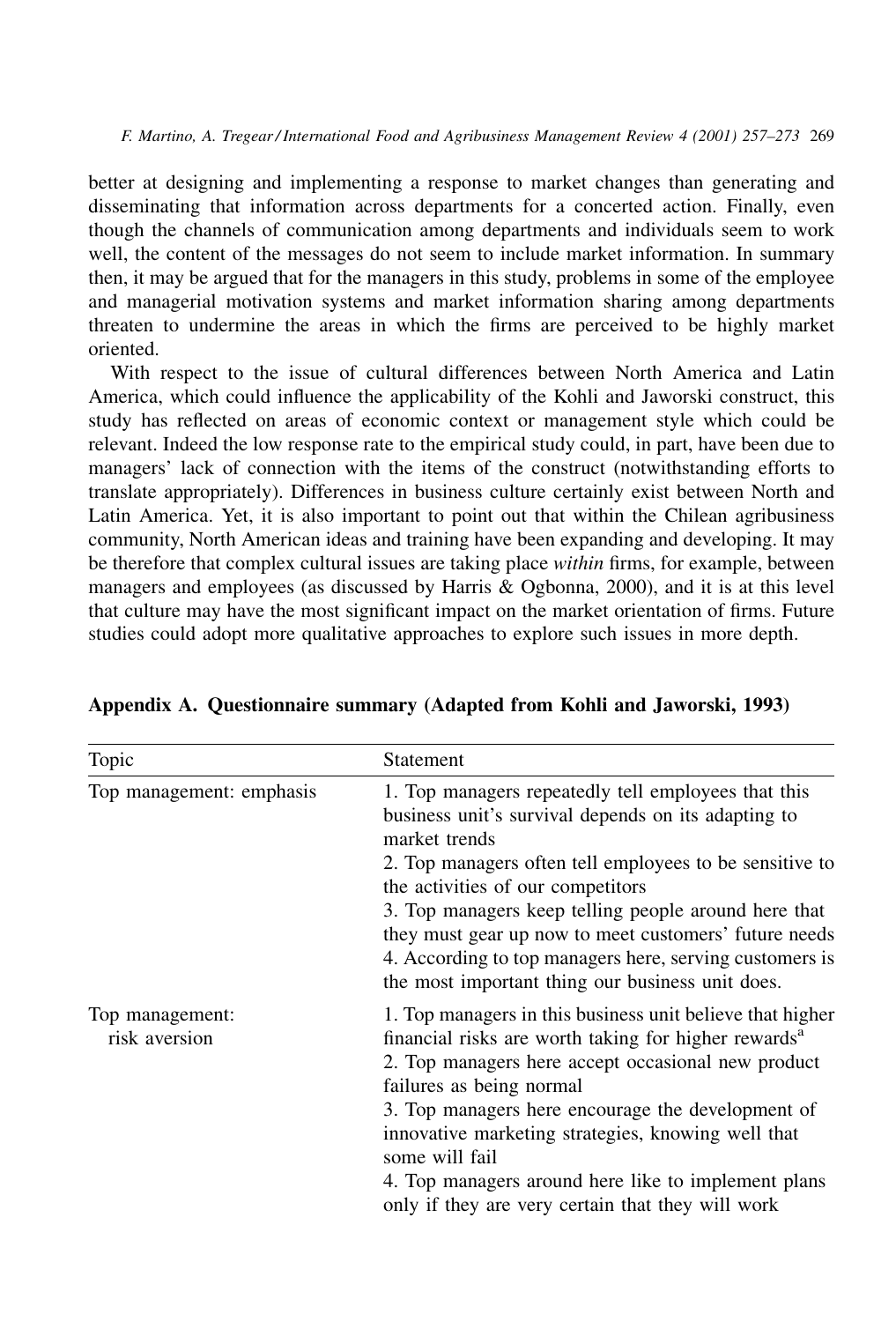270 F. Martino, A. Tregear/International Food and Agribusiness Management Review 4 (2001) 257-273

| Topic                                         | <b>Statement</b>                                                                                                                                                                                                                                                                                                                                                                                                                                                                                                      |
|-----------------------------------------------|-----------------------------------------------------------------------------------------------------------------------------------------------------------------------------------------------------------------------------------------------------------------------------------------------------------------------------------------------------------------------------------------------------------------------------------------------------------------------------------------------------------------------|
| Inter-departmental dynamics:<br>conflict      | 1. When members of several departments get together,<br>tension frequently run high<br>2. People in one department generally dislike interact-<br>ing with those from other departments<br>3. Employees from different departments feel that the<br>goals of their respective departments are in harmony<br>with each other<br>4. There is little or no interdepartmental conflict in this<br>business unit                                                                                                           |
| Inter-departmental dynamics:<br>connectedness | 1. In this business unit, it is easy to talk with virtually<br>anyone you need to, regardless of rank or position<br>2. In this business unit, employees from different<br>departments feel comfortable calling each other when<br>the need arises<br>3. Managers here discourages employees from dis-<br>cussing work related matters with those who are not<br>their immediate superiors or subordinates<br>4. Communications from one department to another are<br>expected to be routed through "proper channels" |
| Organizational systems:<br>formalization      | 1. How things are done around here is left up to the<br>person doing the work <sup>a</sup><br>2. People here are allowed to do almost as they please <sup>a</sup><br>3. The employees are constantly being checked on for<br>rule violations<br>4. People here feel as though they are constantly being<br>watched to see that they obey all the rules                                                                                                                                                                |
| Organizational systems:<br>centralization     | 1. There can be little action taken here until a supervisor<br>approves a decision<br>2. A person who wants to make his own decision would<br>be quickly discouraged here<br>3. Even small matters have to be referred to someone<br>higher up for a final answer                                                                                                                                                                                                                                                     |
| Organizational systems:<br>reward system      | 1. Customer satisfaction assessments influence senior<br>managers' pay in this business unit <sup>a</sup><br>2. Formal rewards (i.e., pay raise, promotion) are<br>forthcoming to anyone who consistently provides good<br>market intelligence <sup>a</sup><br>3. Salespeople's performance in this business unit is<br>measured by the strength of relationships they build<br>with customers                                                                                                                        |

Appendix A. (Continued)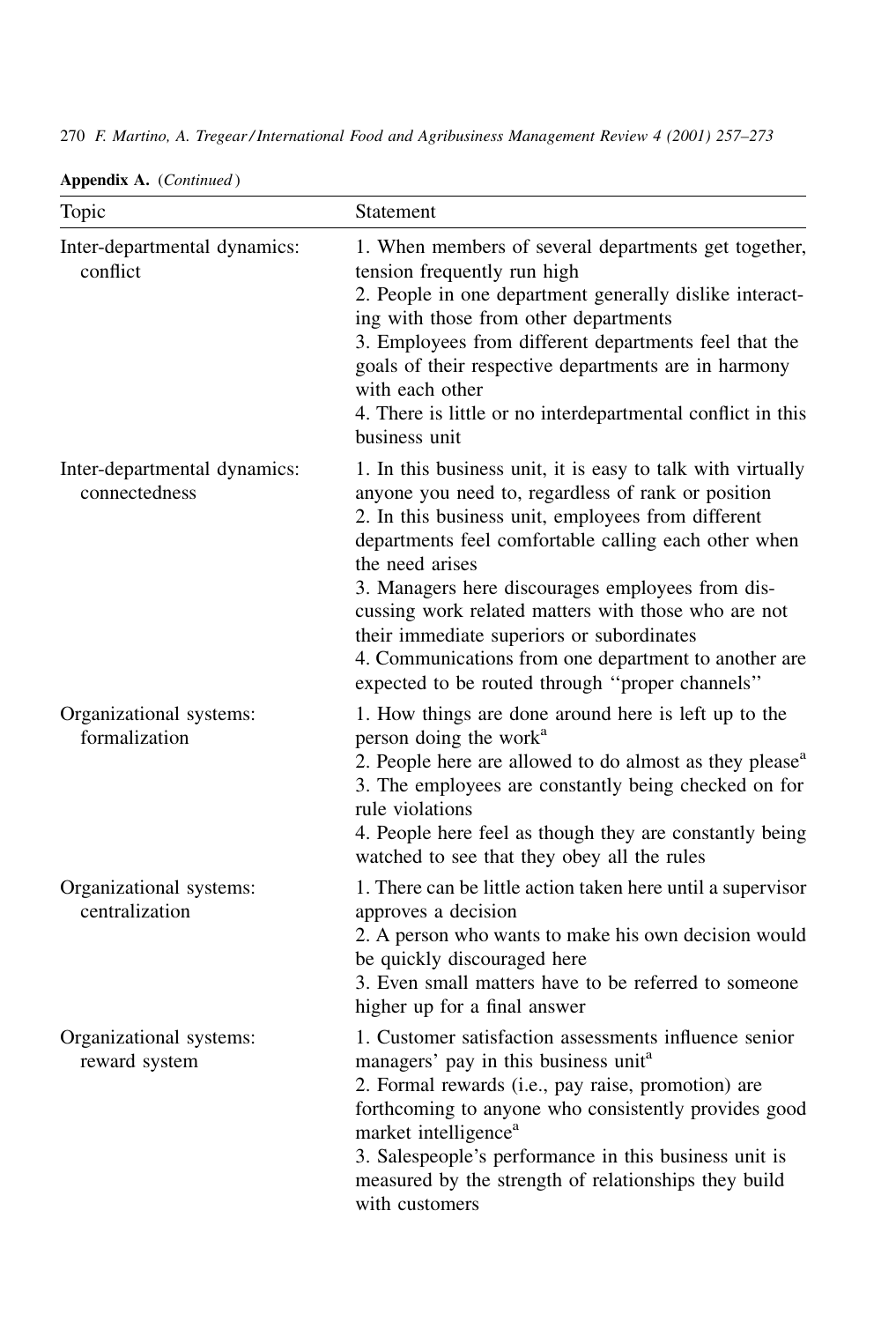|  | F. Martino, A. Tregear/International Food and Agribusiness Management Review 4 (2001) 257–273 271 |  |
|--|---------------------------------------------------------------------------------------------------|--|
|--|---------------------------------------------------------------------------------------------------|--|

| Topic                                                          | Statement                                                                                                                                                                                                                                                                                                                                                                                                                                                                                           |
|----------------------------------------------------------------|-----------------------------------------------------------------------------------------------------------------------------------------------------------------------------------------------------------------------------------------------------------------------------------------------------------------------------------------------------------------------------------------------------------------------------------------------------------------------------------------------------|
|                                                                | 4. Salespeople's monetary compensation is almost entirely<br>based on their sales volume                                                                                                                                                                                                                                                                                                                                                                                                            |
| Market orientation:<br>intelligence generation                 | 1. In this business unit, we do a lot of in-house market<br>research<br>2. We poll end-users at least once a month to assess the<br>quality of our products and services<br>3. We collect industry information through informal means<br>(e.g., lunch with industry friends, talks with trade partners)<br>4. We are slow to detect fundamental shifts in our industry<br>(e.g., competition, technology, regulation) <sup>a</sup>                                                                  |
| Market orientation:<br>intelligence dissemination              | 1. A lot of informal "hall talk" in this business unit<br>concerns our competitors' tactics or strategies <sup>a</sup><br>2. We have interdepartmental meetings at least once a<br>quarter to discuss market trends and developments<br>3. Marketing personnel in our business unit spend time<br>discussing customers' future needs with other functional<br>departments<br>4. There is minimal communication between marketing<br>and manufacturing departments concerning market<br>developments |
| Market orientation:<br>response design                         | 1. It takes us forever to decide how to respond to our<br>competitors' price changes<br>2. Principles of market segmentation drive new product<br>development efforts in this business unit <sup>b</sup><br>3. For one reason or another we tend to ignore changes in<br>our customers' products or service needs<br>4. The product lines we sell depend more on internal politics<br>than real market needs                                                                                        |
| Market orientation:<br>response implementation                 | 1. Customer complaints fall on deaf ears in this business unit<br>2. Even if we came up with a great marketing plan, we probably<br>would not be able to implement it in a timely fashion <sup>b</sup><br>3. We are quick to respond to significant changes in our<br>competitors' pricing structures<br>4. When we find out that customers are unhappy with the<br>quality of our service, we take corrective action immediately                                                                   |
| Consequence: employee<br>response organizational<br>commitment | 1. Employees would be happy to make personal sacrifices if it<br>were important for the business unit's well being<br>2. The bonds between this organization and its employees<br>are weak                                                                                                                                                                                                                                                                                                          |

|  | Appendix A. (Continued) |
|--|-------------------------|
|  |                         |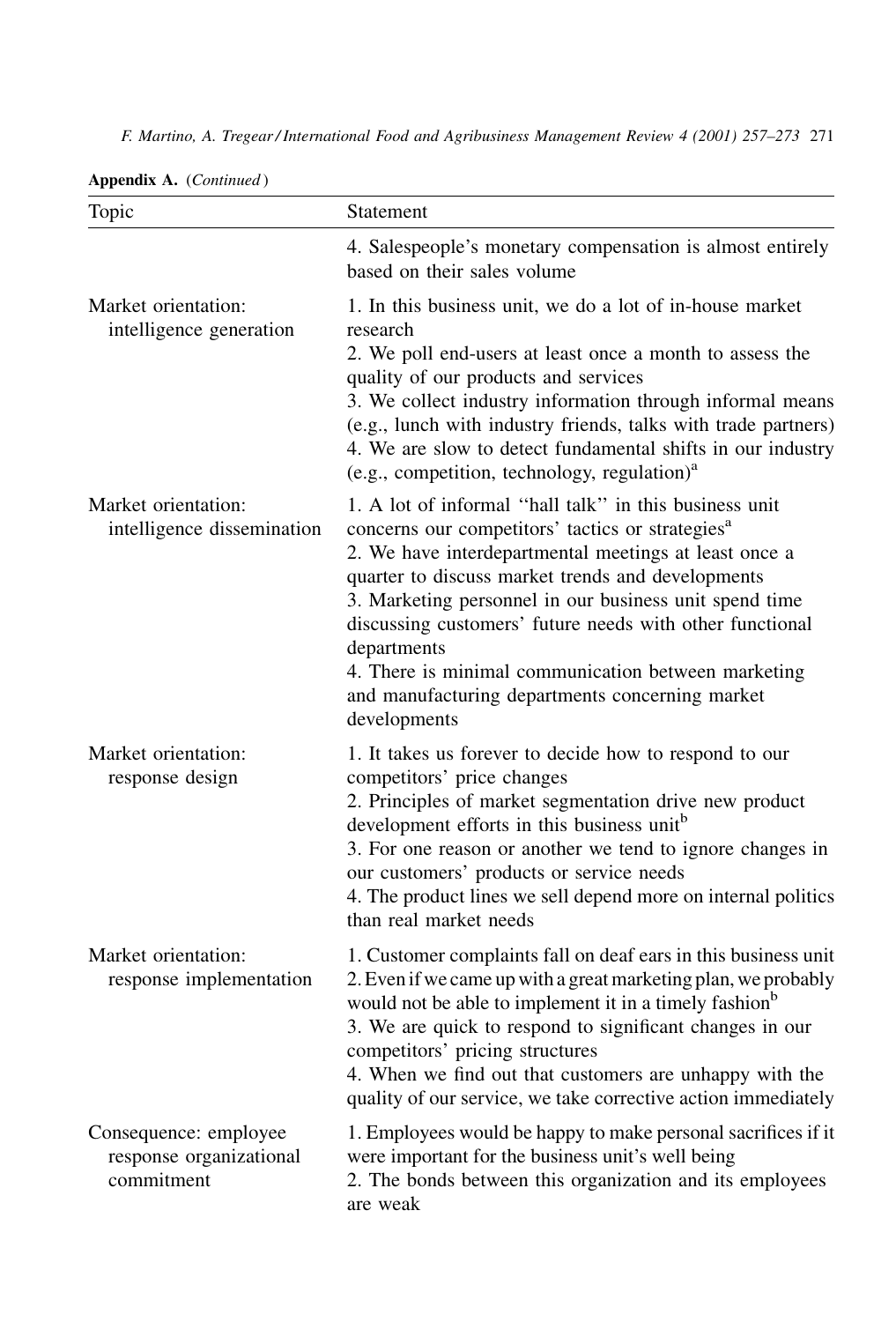272 F. Martino, A. Tregear/International Food and Agribusiness Management Review 4 (2001) 257-273

| Topic                                                     | Statement                                                                                                                                                                                                                                                                                                                                                             |  |  |  |
|-----------------------------------------------------------|-----------------------------------------------------------------------------------------------------------------------------------------------------------------------------------------------------------------------------------------------------------------------------------------------------------------------------------------------------------------------|--|--|--|
|                                                           | 3. In general, employees are proud to work for this business<br>unit<br>4. Our people have little or no commitment to this business<br>unit                                                                                                                                                                                                                           |  |  |  |
| Consequence: employee<br>response team spirit             | 1. People in this business unit are genuinely concerned<br>about the needs and problems of each other<br>2. A team spirit pervades all ranks in this business unit<br>3. This business unit lacks and "esprit de corps"<br>4. People in this business unit view themselves as inde-<br>pendent individuals who have to tolerate others around them                    |  |  |  |
| Consequence: performance                                  | 1. Overall performance of the business unit last year<br>2. Overall performance relative to major competitors last<br>year                                                                                                                                                                                                                                            |  |  |  |
| <b>Environmental factors:</b><br>market turbulence        | 1. Our customers tend to look for new product all the time<br>2. Sometimes our customers are very price-sensitive, but on<br>other occasions, price is relatively unimportant<br>3. We are witnessing demand for our products and services<br>from customers who never bought them before<br>4. We cater to many of the same customers that we used to<br>in the past |  |  |  |
| <b>Environmental factors:</b><br>competitive intensity    | 1. Competition in our industry is cut-throat<br>2. Anything that one competitor can offer, others can match<br>readily<br>3. Price competition is a hallmark of our industry<br>4. One hears of a new competitive move almost every day                                                                                                                               |  |  |  |
| <b>Environmental factors:</b><br>technological turbulence | 1. The technology in our industry is changing rapidly <sup>a</sup><br>2. Technological changes provide big opportunities in our<br>industry<br>3. A large number of new product ideas have been made<br>possible through technological breakthroughs in our in-<br>dustry<br>4. Technological developments in our industry are rather<br>minor                        |  |  |  |

Appendix A. (Continued)

<sup>a</sup> Significant difference between high and low performers (5% significance level) consistent with the hypotheses.

<sup>b</sup> Significant difference between high and low performers (5% significance level) going against the hypotheses.